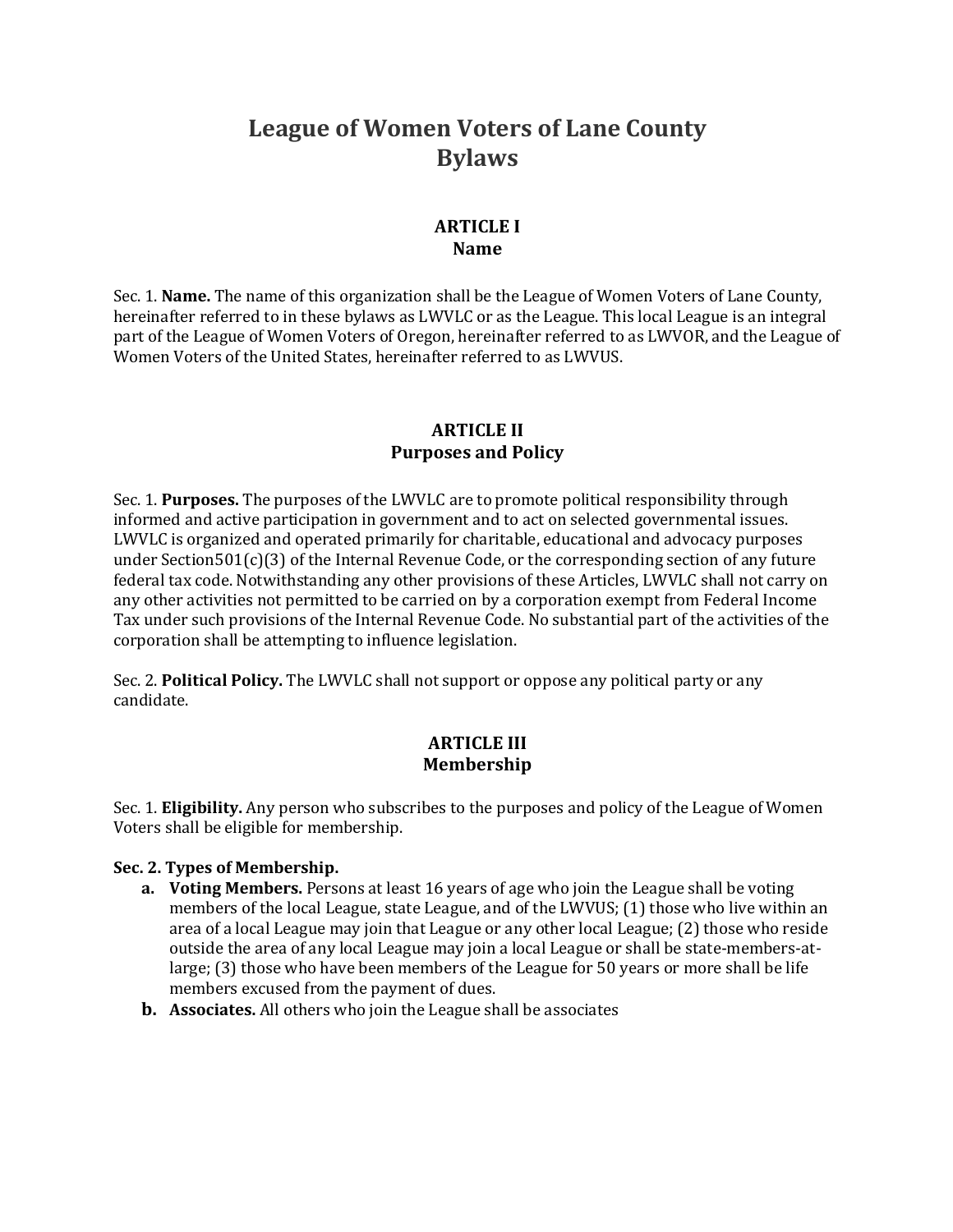#### **ARTICLE IV Officers**

Sec. 1. **Election, Qualifications and Terms.** Officers of the LWVLC shall be one or more presidents, vice-presidents, secretaries, and treasurers. They shall be voting members of the League. The  $president(s)$  and the secretary(ies) shall be elected in the odd-numbered years. The vicepresident(s) and the treasurer(s) shall be elected in the even-numbered years. Except for the treasurer(s), they shall assume office June 1 following the annual meeting and shall serve for a term of two years until May 31. The treasurer(s) shall assume office on July 1 following the annual meeting and shall serve for a term of two years through June 30.

Sec. 2. **President.** The president shall have such powers of supervision and management as customarily pertain to the office; shall preside at all meetings of the organization and the board or designate another person to do so; shall be, ex-officio, a member of all committees except the nominating committee; may sign or endorse checks, drafts, and notes; and shall perform such other duties as the board may direct. In the event of absence, disability, resignation, or death of a president, the vice-president shall assume the office. If the vice-president is unable to serve in this capacity, the board may designate one of its members to fill the presidential vacancy until the next annual meeting.

Sec. 3. Vice-President. The vice-president may sign and endorse checks, drafts, and notes and shall perform such duties as the president and board shall direct.

Sec. 4. **Secretary.** The secretary shall keep minutes of the meetings of the membership and of the board. The secretary shall notify all officers and directors of their election; may sign or endorse checks, drafts, notes; shall sign with the president all contracts and other instruments when so authorized by the board or in the absence or disability of the president and shall perform such other duties as the president and board shall direct.

Sec. 5. **Treasurer.** The treasurer shall perform such duties as customarily pertain to the office. The treasurer shall collect and receive all moneys due; shall deposit them in a bank or insured financial institutions designated by the board. The treasurer shall acknowledge in writing all contributions that qualify as a charitable contribution. The treasurer shall prepare checks for payment of all bills in accordance with the adopted budget and obtain signatures. Expenditures exceeding or not included in the budget shall require the prior approval of the board. The treasurer shall present statements to the board at its regular meetings and a year-to-date report to the annual meeting.

Sec. 6. **Executive Committee.** Notwithstanding the officers, and their powers and duties, specified by this Article, in Sections 1, 2, 3, 4 and 5 above, the LWVLC through a majority vote of members at the annual meeting or by a majority vote of the board between annual meetings, may establish an Executive Committee of no fewer than three members to execute the responsibilities otherwise assigned to board officers. The Executive Committee shall include the secretary and treasurer, and at least one other elected director, such as the Vice President, and may be established in the event a full slate of officers cannot be elected or maintained.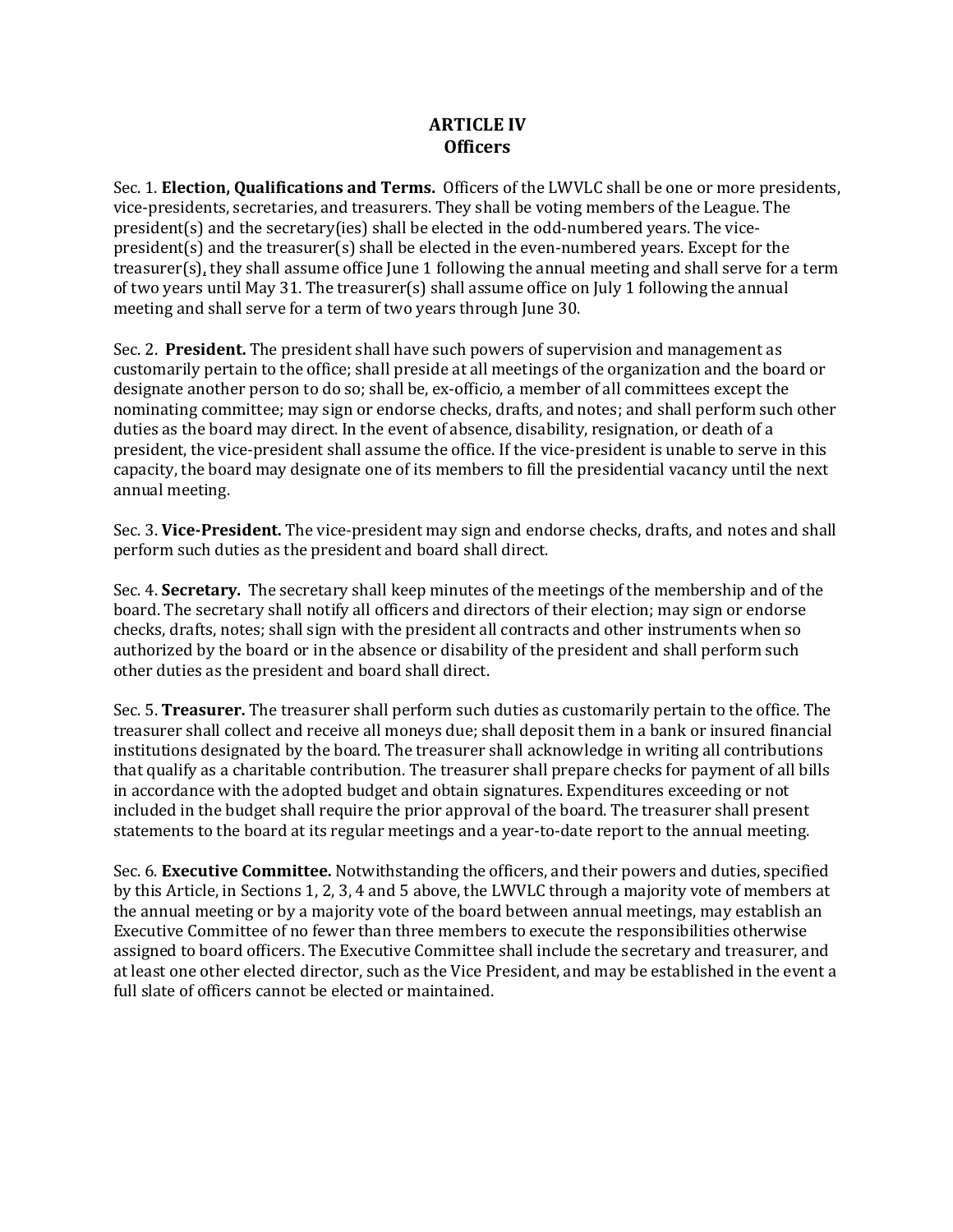#### **ARTICLE V Board of Directors**

Sec. 1. **Selection, Qualifications and Terms.** The board of directors shall consist of the officers of the LWVLC, up to seven directors elected by members at the annual meeting, and not more than the same number as elected directors of additional directors appointed by the elected members of the board to serve for the current board year. A maximum of four directors shall be elected in the oddnumbered years, and maximum of three directors shall be elected in the even-numbered years. All directors shall be voting members of the League. Directors elected by members shall assume office June 1 following the annual meeting and shall serve for a term of two years until May 31. Vacancies other than the presidency may be filled by vote of the remaining members of the board. The position of president may be filled on in interim basis by board election, from among board members, until the next annual meeting.

Sec. 2. **Powers.** The board shall manage and supervise the business, affairs, and activities of the LWVLC, subject to the instructions of the annual meeting. It shall select delegates to state convention and council and to national convention. It shall accept responsibility for such other matters as the national or state board may from time to time delegate to it. It shall have the power to create ongoing committees and special committees and designate chairs and off-board chairs as it deems necessary and shall perform such other duties as are specified in these bylaws.

Sec. 3. **Meetings**. At least nine regular meetings of the board shall be held annually. The president may call special meetings and shall call a special meeting upon the written request of five members of the board.

Sec. 4. **Quorum**. A majority of the members of the board shall constitute a quorum.

Sec. 5. **Resignation and Removal of Officers and Directors.** Three consecutive absences from a board meeting by any member without valid reason, as determined by the board, shall constitute a resignation. Any officer or board member may be removed for cause, as determined by the board, by a 2/3 vote of the board.

**Sec. 6. Indemnification of Officers, Directors and Employees.** The LWVLC shall indemnify to the fullest extent not prohibited by law any director, officer, member of any committee, or employee who was or is a party or is threatened to be made a party to any proceeding because such person was or is a director, officer, member of any committee, or employee of LWVLC, including any threatened, pending, or completed action, suit, or proceeding, whether brought in the name of LWVLC or otherwise and whether of a civil, criminal, administrative, or investigative nature, against all expenses (including attorney's fees), judgments, fines, and amounts paid in settlement actually and reasonably incurred by the indemnified person in connection with such a proceeding. Any indemnification provided by this Article shall not be deemed exclusive of any other rights to which those indemnified may be entitled under these bylaws, agreements, statutes, policies of insurance, or otherwise.

Sec. 7. **Limitations of Liability.** The civil liability of directors, officers, or employees shall be limited as specified under the Oregon Nonprofit Corporation Act of 1989.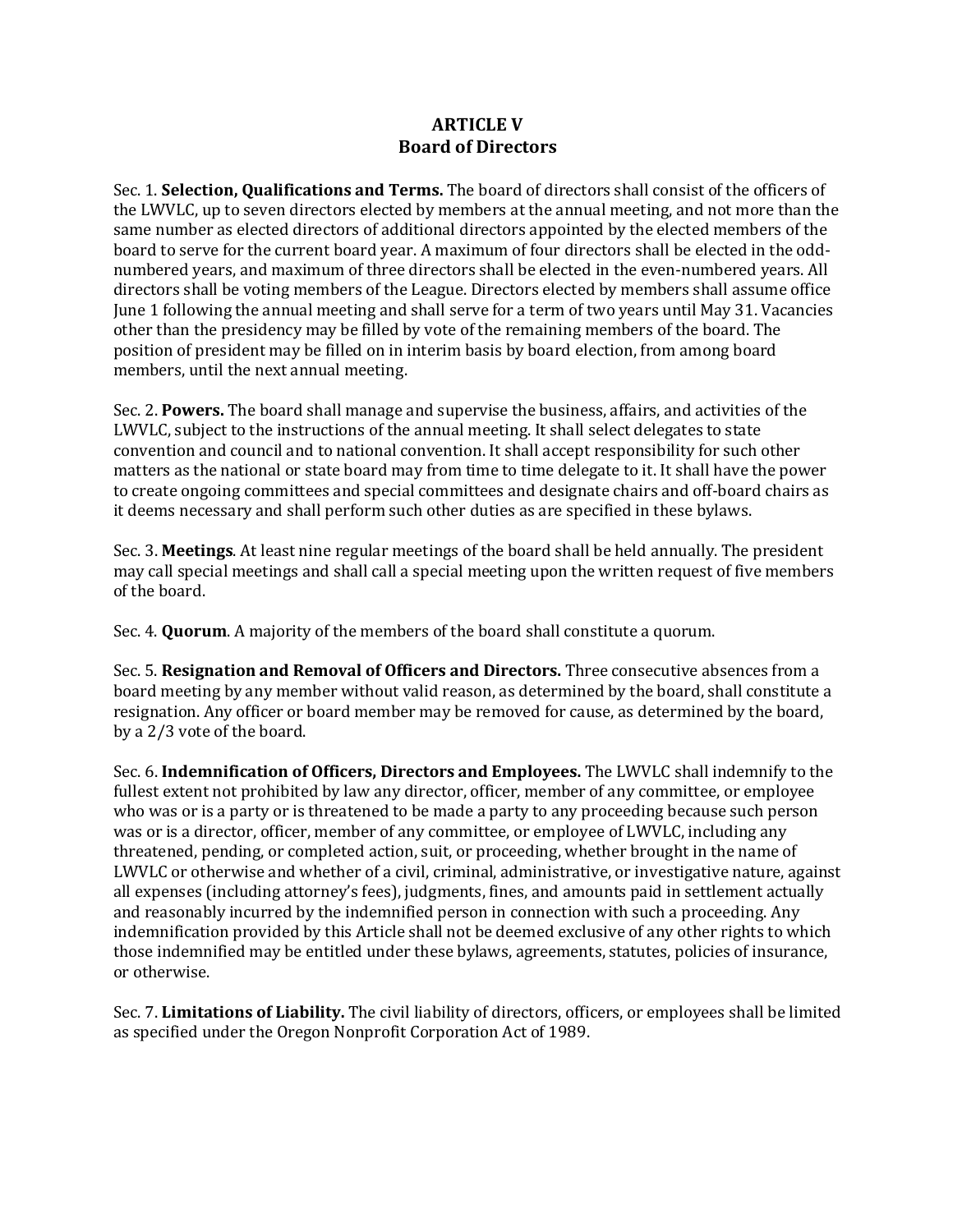# **ARTICLE VI Meetings**

Sec. 1. **Annual Members Meeting.** An annual meeting shall be held each year, ordinarily in the spring, the time and place determined by the board. Members attending the annual meeting shall adopt a local program for the ensuing year; elect officers and directors, the chair and two members of the nominating committee; adopt a budget; and transact such other business as may properly come before it. The board, with at least 21 days advance notice to members, may employ alternate meeting formats to conduct required business, including conference call, video streaming and/or mail-in ballots, in the event meeting in person is impractical. Proxy voting shall not be permitted.

Sec. 2. **Special Meetings.** Special meetings of the members may be called by the president, the board of directors or upon written request of ten percent of the voting members.

Sec. 3. **Quorum.** Ten percent of the voting members shall constitute a quorum at all business meetings of the LWVLC. Written notice of a meeting shall be sent to the membership at least three weeks in advance.

Sec. 4. **Unit Meetings.** A minimum of four unit meetings shall be held each year. The board will designate appropriate times and places.

## **ARTICLE VII Nominations and Elections**

Sec. 1. **Nominating Committee.** The nominating committee shall consist of five members. The chair and two members, who shall not be members of the board, shall be elected by the annual meeting. Immediately following the annual meeting, the board shall appoint two of its members to the committee. The term of office for the chair and members of the nominating committee shall be one year. Vacancies shall be filled by appointment by the board.

**Sec. 2. Report of the Nominating Committee.** The report of the nominating committee containing its nominations for officers, directors, and the chair and two members of the next nominating committee shall be sent to the members at least twenty-one (21) days before the annual members meeting. The report of the nominating committee shall be presented to the annual meeting. Nominations may be made from the floor immediately thereafter, provided the consent of the nominees has been obtained.

Sec. 3. **Election.** Election shall be by ballot except that if there is only one nominee for an office, it may be by voice vote. A majority vote shall constitute election.

Sect. 4. **Interim Appointments.** The Nominating Committee shall be charged with continuous recruitment of LWVLC officers and board members, and with making recommendations for appointment to board vacancies, where appropriate, between annual members meetings.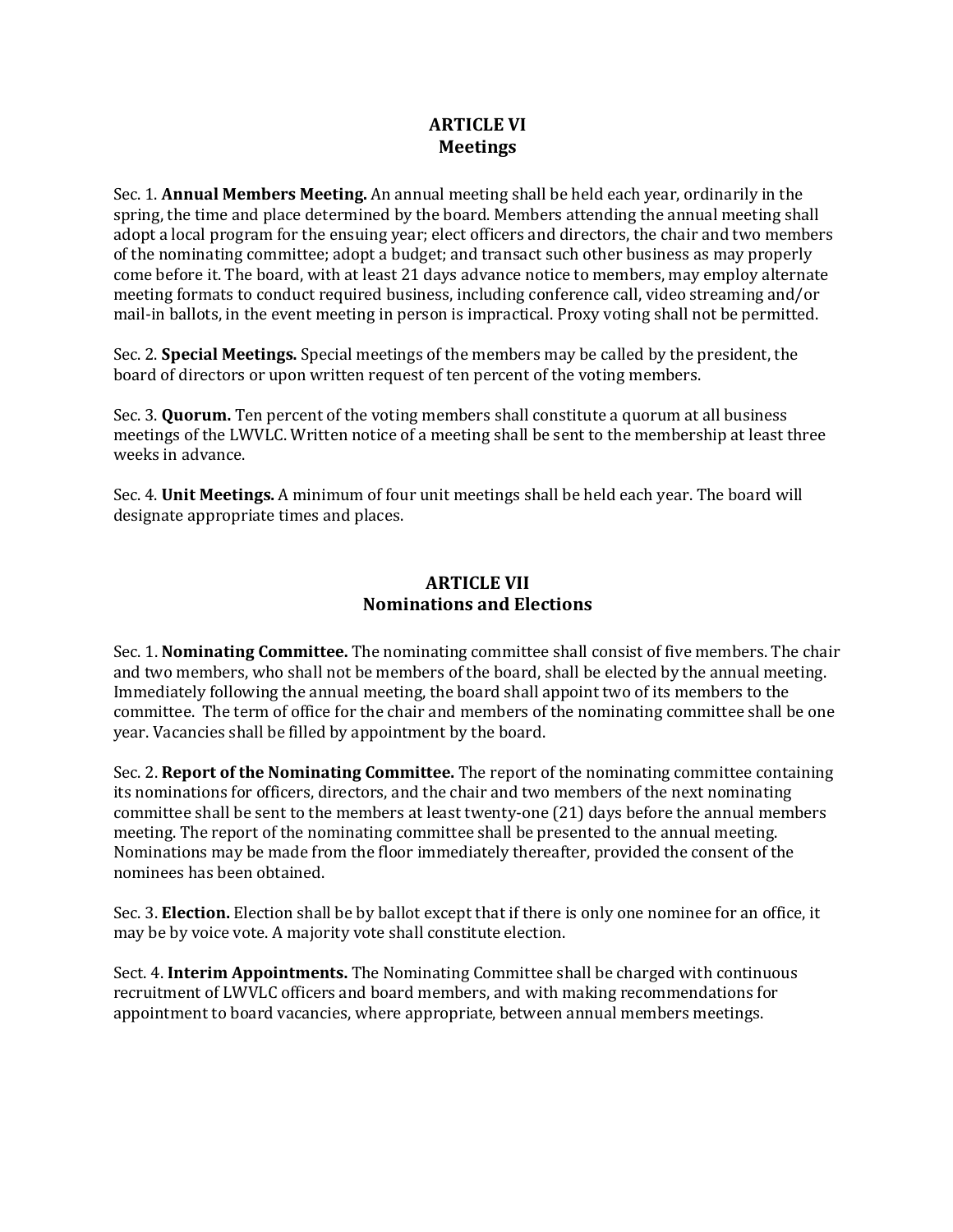# **ARTICLE VIII Principles and Program**

Sec. 1. **Principles.** The Principles are concepts of government adopted by the LWVUS convention and supported by the League as a whole. They are the authorization for the adoption of national, state, and local program.

Sec. 2. **Program.** The program of the LWVLC shall consist of action to implement the Principles and those governmental issues chosen by the annual members meeting for concerted study and action as follows: Members shall be asked to review and offer input in unit meetings set aside for program discussion, with responses compiled as feedback to the board. Voting members also may make recommendations to the board two months before the annual meeting. The board shall consider these recommendations and formulate a proposed program, which shall be sent to the members at least twenty-one (21) days before the annual meeting. Members at the annual meeting shall adopt a program by a majority vote on each item presented to them. Recommendations for program submitted by members but not included in the program recommended by the board may be considered by the annual meeting, provided that  $(1)$  they were submitted two months before the annual meeting,  $(2)$  the annual meeting shall order consideration by a majority vote,  $(3)$  and the annual meeting shall adopt the item by a three-fifths vote.

Sec. 3. **Changes in Program.** Changes in the program, in the case of altered conditions, may be made provided that (1) information concerning the proposed changes has been sent to all members at least two weeks prior to a special meeting at which the changes are discussed and (2) final action takes place at the meeting according to the voting procedure for non-recommended items.

Sec. 4. Program Action. Members may act in the name of the LWVLC only when authorized to do so by the appropriate board. They may act only in conformity with, and not contrary to, a position taken by the LWVLC, the LWVOR and the LWVUS.

# **ARTICLE IX Financial Administration**

Sec. 1. **Fiscal Year.** The fiscal year of the LWVLC shall commence on the first of July of each year.

Sec. 2. **Dues**. Annual dues established by members at an annual meeting shall remain in effect until changed by majority vote at a subsequent annual meeting, with the effective date of a dues change July 1 following the meeting. A notice of a proposed dues change shall be mailed to members at least twenty-one (21) days before the annual meeting. Annual dues shall be payable by the 15th day of July of each year. Any member who fails to pay these dues within three months after they become payable shall be dropped from the membership roll. For anyone joining as a new member after February 1, the dues charge will be one-half the usual cost. The board shall have the authority to make adjustments in dues for individuals in special circumstances.

Sec. 3. **Budget Committee.** The budget shall be prepared by a committee appointed by the board for that purpose at least four months before the annual meeting. The treasurer shall be, ex-officio, a member of the budget committee but shall not be eligible to serve as chair. The board shall consider the proposed budget and recommend a budget, which shall be sent to the members at least twentyone days before the annual meeting.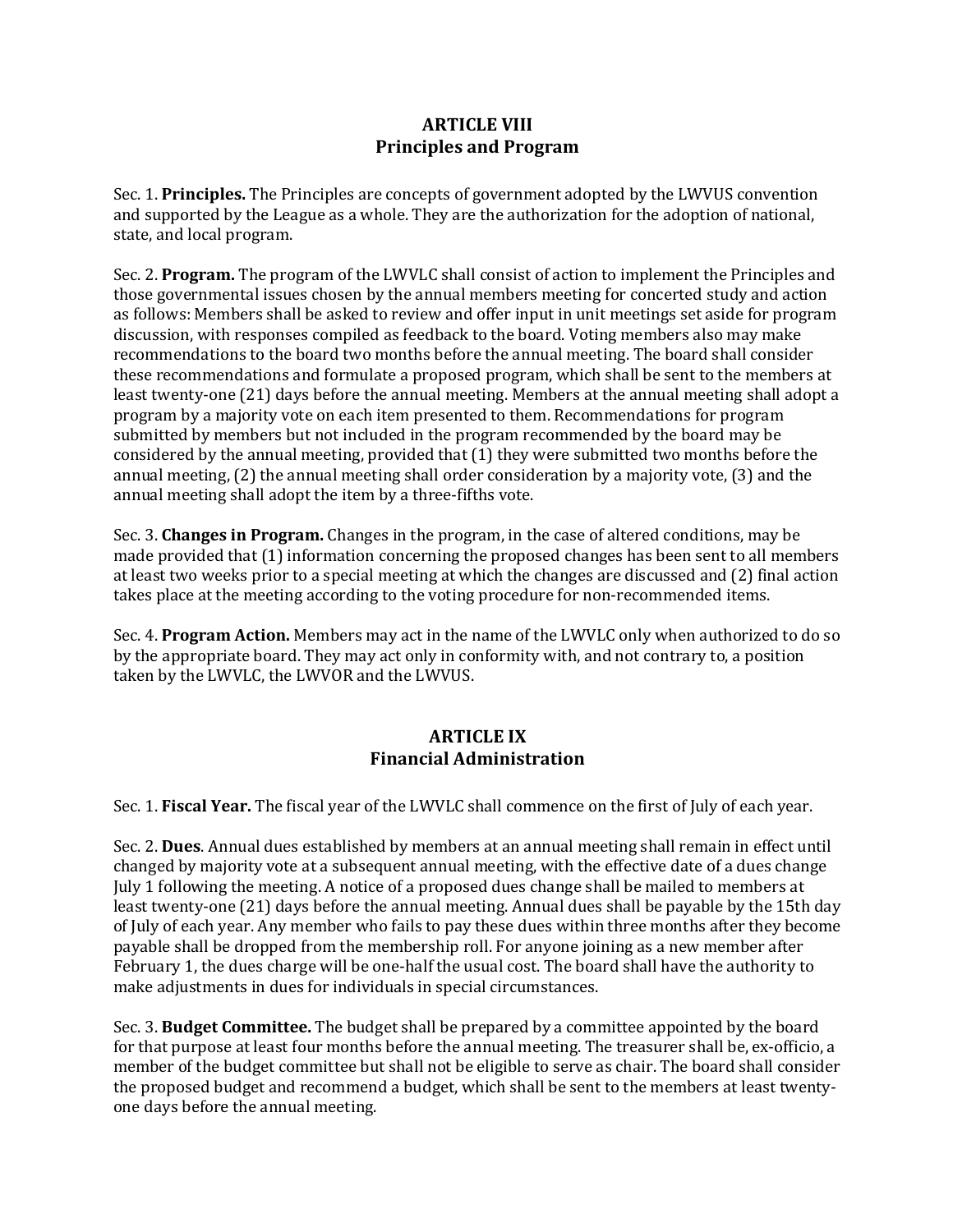**Sec. 4. Financial Review.** The board shall appoint a person or persons annually to conduct a financial review of the books. The review shall be completed no later than September 30.

Sec. 5. Distribution of Funds on Dissolution. In the event of the merger or dissolution of the corporation for any reason, all money and securities or other property of whatsoever nature which may at the time be owned or under the absolute control of the corporation shall be distributed at the discretion of the board, or such other persons as shall be charged by law with the liquidation or winding up of the corporation and its affairs, to any member organization of the League of Women Voters national organization which is exempt under Section  $501(c)(3)$  of the Internal Revenue Code or the corresponding section of any future federal tax code; or if none of these organizations are then in existence or exempt under those tax provisions, then at the discretion of the board, to another organization which is organized and operated exclusively for charitable and educational purposes and which has established its tax-exempt status under such designated tax provisions.

#### **Article X Emergency Provisions**

Officers and members of the LWVLC will strive to follow guidelines contained in these bylaws, except in situations where doing so is not possible or is inadvisable. This includes the loss or unavailability of responsible LWVLC individuals or in the event of a local, regional or national emergency declared by public officials. In these circumstances, communications with members and adequate time for review and response, as dictated by bylaws, will remain in effect, while alternate timing and formats may be considered.

## **ARTICLE XI Parliamentary Authority**

The rules contained in the current edition of Robert's Rules of Order, Newly Revised, shall govern the organization in all cases to which they are applicable and not inconsistent with these bylaws.

#### **ARTICLE XII Amendments**

These bylaws may be amended by a two-thirds vote of the voting members present and voting at the annual meeting or at a special membership meeting called for the purpose of amending bylaws, provided the following procedures are used:

1. Proposals for change shall be submitted by any LWVLC member to the LWVLC board of directors two months prior to the annual meeting.

2. On a periodic basis, the board of directors shall appoint a board member to chair a bylaws review committee. The chair will appoint two other league members to review the bylaws and submit any revisions to the board of directors.